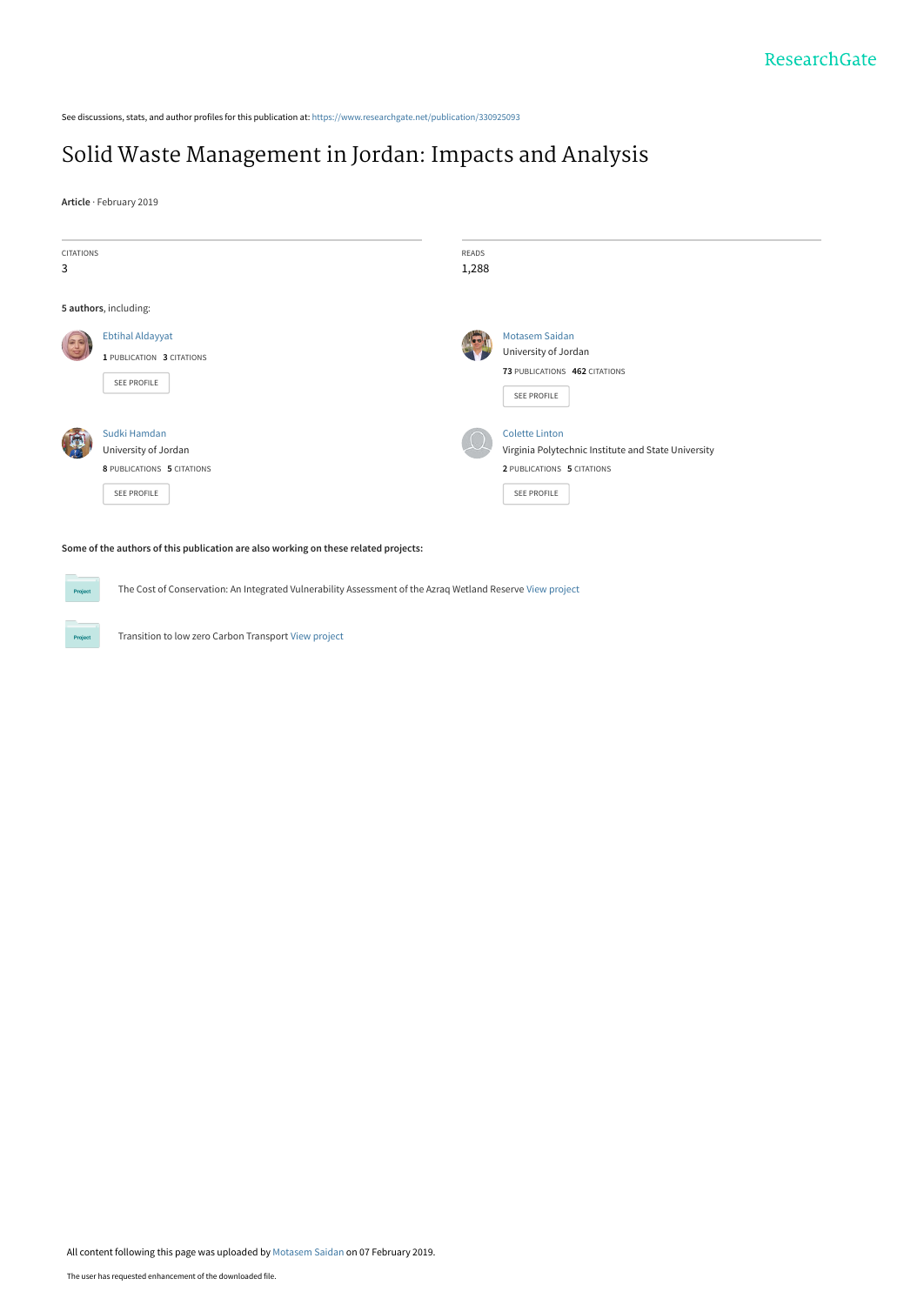# **SOLID WASTE MANAGEMENT IN JORDAN: IMPACTS AND ANALYSIS**

Ebtihal A. Aldayyat<sup>1</sup>, Motasem N. Saidan<sup>2,3</sup>, Mousa A. Abu Saleh<sup>4</sup>, Sudki Hamdan<sup>5</sup>, Colette Linton<sup>3</sup>

| <sup>1</sup> Master Program of Environmental Technology and Climate Change                 |
|--------------------------------------------------------------------------------------------|
| School of Engineering, The University of Jordan, Amman, Jordan                             |
| <sup>2</sup> Chemical Engineering Department, School of Engineering                        |
| The University of Jordan, Amman 11942, Jordan                                              |
| Email: m.saidan@gmail.com m.saidan@ju.edu.jo                                               |
| <sup>3</sup> Water, Energy and Environment Center, The University of Jordan, Amman, Jordan |
| <sup>4</sup> Department of Environmental Studies                                           |
| <b>Environment Directorate and Solid Waste Management</b>                                  |
| Greater Amman Municipality, Amman, Jordan                                                  |
| <sup>5</sup> Environment Statistics, Department of Statistics, Amman, Jordan               |

*Received 08 January 2018 Accepted 22 June 2018*

# **ABSTRACT**

*The inefficient solid waste management (SWM) affects negatively the environment and the community health. That is why the SWM sector should take serious precautions and measures to address the growing rate of solid waste (SW) generation noting its characteristics (composition), proper collection and disposing methods in a manner aiming its impact decrease. The current situation of Municipal Solid Waste (MSW) is assessed in this paper. It reveals that the existing gaps in the legislations, the funding mechanisms, the capacities (or lack thereof) of the trained staff, the minimal public awareness, and the deficiencies in the equipment are determined to contribute to the overall inefficiencies of the SWM sector and its corresponding services. This paper highlights the SWM problem in Jordan and this problem amplification by the presence of large numbers of Syrian refugees reaching 600,000 individuals, 80 % of which settled in municipal jurisdictions. The improved management practices having the potential to mitigate the negative consequences of the large, improperly managed quantities of SW on health and environment are discussed in this paper. The improved management practices can positively affect Jordan's and municipal economies.* 

*Keywords: solid waste management (SWM), refugees, waste, Jordan.*

#### **INTRODUCTION**

As a result of the conflict in Syria, Jordan hosts about 1.4 million Syrians, of whom 646,700 are refugees [1 - 5]. Eighty-five per cent of the latter live outside the camps (i.e. reside in municipal areas) and a significant number of them are classified as extremely vulnerable. Providing municipal and livelihood services to this community has impaired Jordan's public finances causing increased government spending on subsidies, public services and security [1].

The municipal services, particularly in the northern

governorates, have been stretched by over-populated host communities leading to increased societal tensions and additional pressure on livelihoods - the main current threat to social cohesion [2, 6]. The impact of Syrian refugees has strained different sectors including the livelihood, the labor market, the education and the health services, the houses prices, the water shortage process and the municipal services and infrastructure [6, 7].

The Syrian refugees registered in Jordan are located in various governorates. The highest percentage is found in Irbid, Mafraq, Zarqa, and Amman [6, 7]. The United Nations High Commission for Refugees records that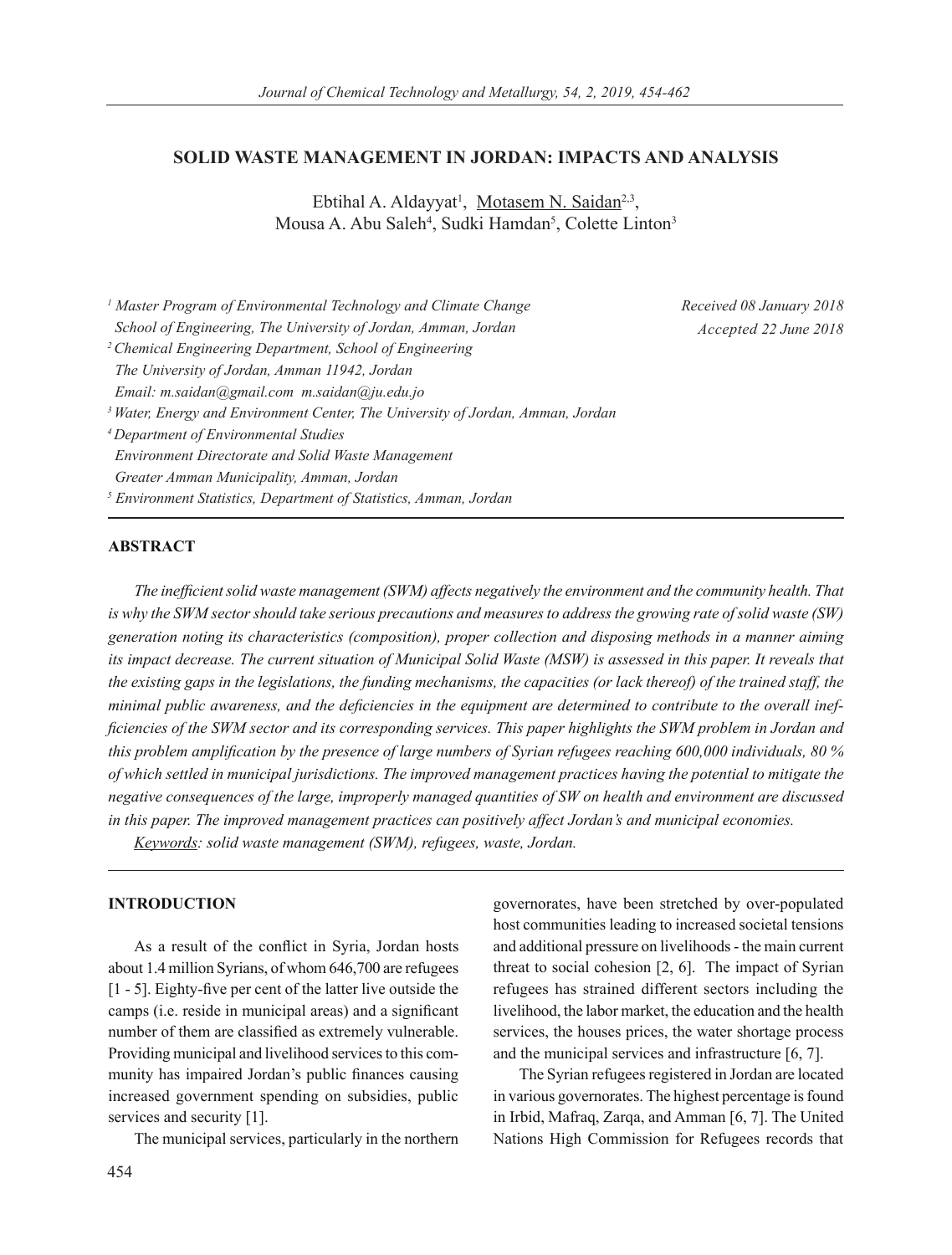as many as 661,000 Syrian refugees are registered in Jordan [6]; however, the number of the unregistered one is currently unknown. The largest concentration of Syrian refugees is in the governorates of Amman, Marfraq and Irbid referring to 28.7 %, 24.4 % and 21.0.4 %, respectively [6].

These numbers of Syrian refugees residing outside the camps add additional pressure on the municipalities that are already struggling to provide essential services to their constituents [6, 7].

The influx of refugees has resulted in an increase of 340 tons of SW daily across Jordan, averaging a 3% annual increase [1, 2, 7 - 15].

Studies show that in 2012, of the total SW generated in Jordan ca 50 % are organic, 16 % plastic, 15 % paper and cardboard, while the remainder includes glass, metal and other miscellaneous types of waste [2, 16].

In this paper, the SWM sector is assessed along a baseline scenario and compared with a second scenario that accounts for Syrian refugees aiming to evaluate the resulting impact. The study considers those who crossed the borders and registered as refugees with the United Nations High Commission for Refugees (UNHCR). The population projection (including the Syrian refugees) in the next 5 years and the corresponding waste generated are estimated to evaluate the momentary impact of the population number increase.

#### **SWM prospects in Jordan**

Millions of metric tons of solid wastes are generated in Jordan from agricultural, municipal and industrial sources every year. The growing industrialization and the high population growth rate, in part due to the recent forced migration, has led to a rapid increase of the solid waste generation in the country which has, in turn, put increasing pressure on the existing waste management infrastructure.

SWM services in Jordan are no longer of the same standard as prior to the refugees' influx in the northern governorates of Jordan. The overall situation of the waste management systems in these areas is characterised by a massively littered environment, deteriorated collection systems with damaged equipment and vehicles, a total absence of any recycling and inappropriate and dangerous waste disposal activities in the landfills of Al Ekaider and Huseyneyat. The municipalities who are responsible for the day-to-day solid waste collection within its municipal boundaries face big challenges while handling the significantly increased solid waste amounts. This continues to fuel a sense of dissatisfaction among the civil society toward the municipal waste collection services as well as conflicts between the local inhabitants and the Syrian refugees.

The average daily municipal waste in Jordan is about 3700 ton/day. Most of this SW ends up in any of Jordan's 24 dump sites. Seven sites (in the northern parts of Jordan) receive a daily average of about 680 ton of SW. In the central and southern parts of Jordan, the daily average of SW received is 2620 and 400 ton, respectively. These quantities are transported to any one of 17 dump sites in the central part of Jordan. The total MSW generation in Jordan has increased from 1.5 million tons per year in 2000 to about 2.0 million tons per year in 2010. In 2015, the total MSW generation by the residential population has reached the amount of 2.6 million tons of MSW, and is expected to reach up to 6.0 million tons by 2039. The current average rate of SW generation for the baseline year used in this study  $(2015)$  is 0.99 kg/cap/day in the urban areas and 0.87 kg/ cap/day in the rural areas [1, 2, 7]. The existing MSW collection coverage is estimated at about 90% and 70% for urban and rural areas, respectively [7].

The classification of MSW on the ground of its generation is estimated to be 80 % from domestic and commercial sources, and 20 % from industrial activities. The final destination of wastes refers to the following: 6 % - 10% are recycled, 50 % are landfilled in engineered landfills, 35 % are landfilled in controlled dumps, while the rest 5 % are open dumped [17].

The SW recycling industry in Jordan remains untapped. Most of the existing SW recycling and waste picking activities are informal and limited to private corporations, CBOs and NGOs as well as individuals. As an estimate, 6 % - 10 % of Jordan's SW are being recycled at the moment, as there is no large-scale and effective government-run MSW sorting practices or recycling system yet in place. Meanwhile, the public awareness and the willingness of the local communities in Jordan for waste recycling and separation practices are also lacking [18, 19].

The participation of the Jordanian private sector in SWM is still limited and very modestly explored. The development of Private-Public Partnership (PPP) concepts and models for waste recycling and segregation in Jordan is a recent concept. Almost all MSW recycling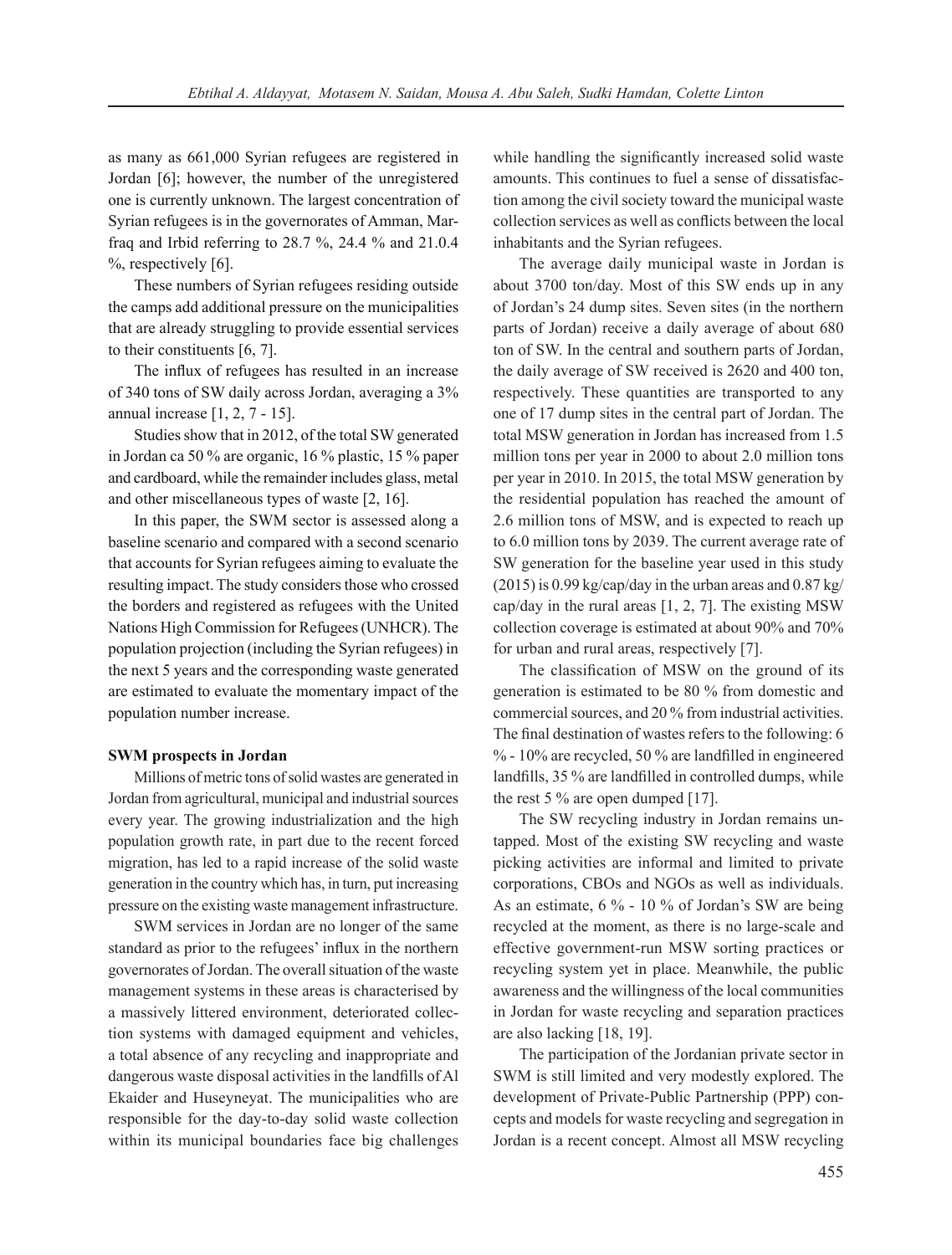activities in Jordan nowadays are considered pilot projects and small-scale interventions. The vast majority of the running recycling pilot projects in Jordan are initiated and supported by NGOs and other international organizations. The Corporate Social Responsibility (CSR) initiatives should be highlighted for the local community to ensure long-lasting and sustainable waste recycling and sorting practices in terms of investments, performances and outcomes.

In the absence of national recycling systems or structures and due to the ever-present socio-economic needs, especially in the poorer regions, an informal waste recycling sector consisting of local waste-pickers and scavengers has developed over the last twenty years. Several thousand individual scavengers usually collect waste fractions of a marketing value directly from the MSW collection containers dispatched over the urban cities, or MSW is delivered to official landfill sites where they are then sorted through by individual contractors. In general, MSW recyclables are collected by:

• Informal waste-pickers at the dumpsite level who usually sell them to middlemen.

• Informal waste-pickers at the city level who usually sell them to middlemen.

• Formal waste-pickers at the dumpsite level who are hired by contractors and/or "small enterprises".

The formal waste-picking activities are only carried out at the dumpsite level. The people involved are hired by qualified private contractors, who have been involved in the business for a long time. These private contractors have a high potential for classifying various recyclable materials according to their marketing prices.

There is limitation in respect of receiving accurate figures from the official authorities which refer to the exact numbers of the waste pickers and the scale of the formal and informal waste picking activities being implemented in Jordan. The available studies show descriptive and questionnaire approaches that are recently conducted for socio-economic assessments of the waste picking activities.

The current legal and policy SWM frameworks and other MSWM related legislations report several gaps and deficiencies in the sector. The ability to establish sustainable materials recovery is one of them. The frameworks of recyclable materials recovery need to be evaluated and adjusted to the context of reaching Jordan goals outlined in the "National MSWM Strategy 2015".

The National SWM strategy in Jordan will govern the current and upcoming relevant regulatory frameworks toward better organized, regulated and costeffective waste management services promoting the involvement of the private sector in the development of an integrated SWM industry.

The short-term planning of the National SWM strategy in Jordan (2015 - 2024) promotes recycling and reuse activities through the establishment of pilot separate collection systems for recyclables (at least paper, metal, plastic and glass), formulating relevant technical regulations and addressing the legislative frameworks required for proper recycling practices, public awareness and educational programs. The expansion of MSW recycling and separation schemes is to be achieved within the mid-term agenda by the year 2024. The construction of mechanical and/or biological treatment facilities, and other sophisticated material recovery systems are to be achieved by 2034 according to the long-term strategy.

### **Methods**

The methodology implemented in the present study is based on semi-structured interviews with a wide range of stakeholders involved in ongoing projects that target the host communities of Syrian refugees. It includes also sites visits, data collection, desk research concerning the current waste generation and consumption as well as existing material recovery activities in the municipalities. It includes as well participatory observations regarding the SWM situation in the local municipalities and its surroundings aiming to understand the overall SWM system setup. The information obtained through the interviews is crosschecked with the objective to reassess gaps and information divergences. Follow-up questions are formulated and submitted to the corresponding persons based on the issues of divergences that are found in research and/or prior interviews.

# **RESULTS AND DISCUSSION**

# **Status assessment and analysis**

The lack of a comprehensive waste management plan in Jordan and the humble capabilities of the municipalities that provide the waste collection and disposal are aggravated by the influx of Syrian refugees. The latter distribution at and outside of camps affects critically and increases the burden on this sector. The resulting demand for SWM is outpacing (and continues to outpace) the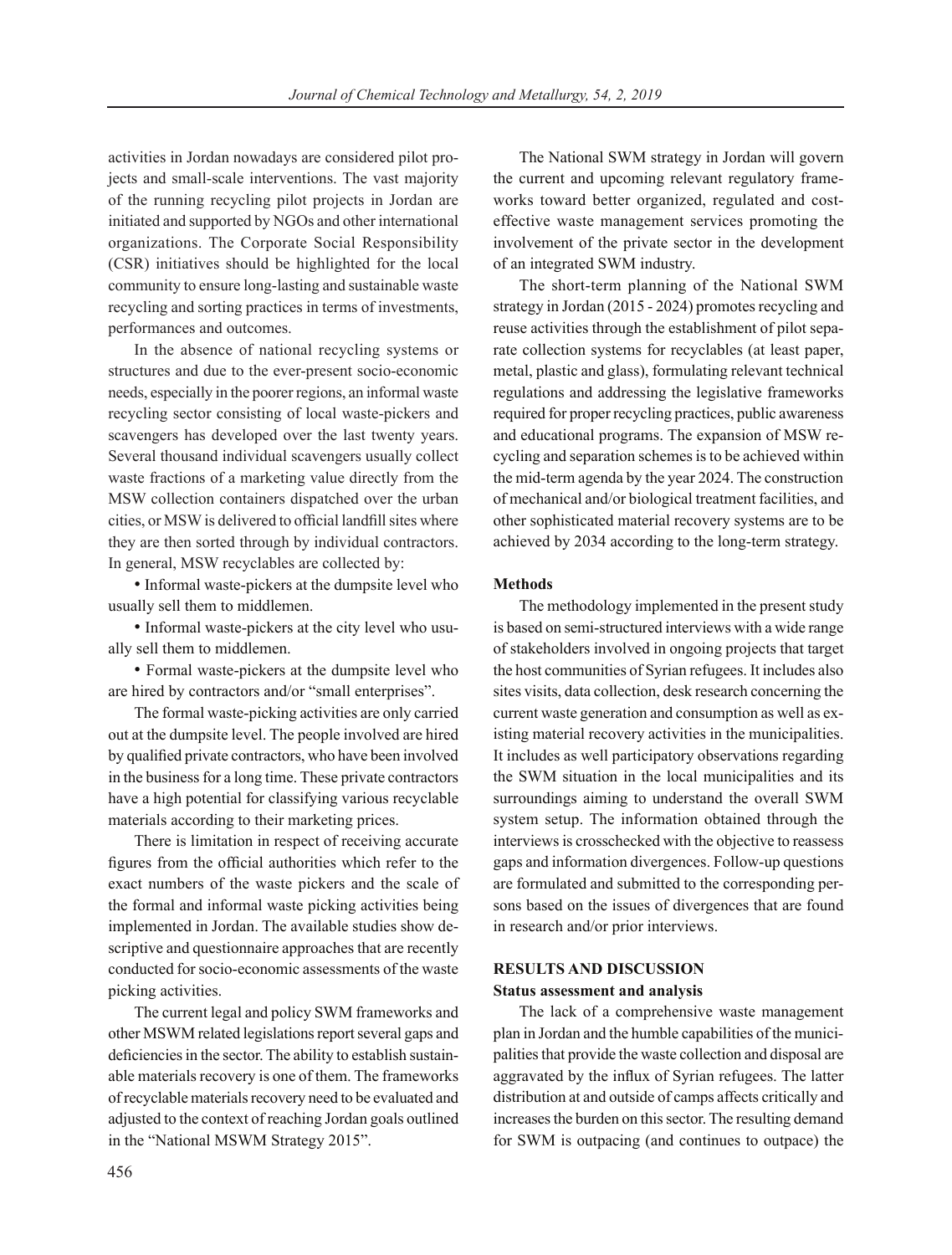existing capacities. The concern in respect of natural resources contamination and health hazards is growing.

The total estimated solid waste generated in 2011 is ca 2,024,832 ton with an average generation rate of 0.95 kg/cap/day in urban areas and 0.85 kg/cap/day in rural one. Hosting 569,003 Syrian refugees has increased the total population to 6,957,003 in 2012. Of those 82.6% are distributed in urban areas, while 17.4 % in rural one. This leads to estimated daily waste generated of 6,609 ton in 2012, while the total annual waste generated is estimated to be 2,412,341 ton constituting 19.1 % growth.

A projection of waste generated between 2012 to 2017 in the highly impacted cities and a baseline scenario comparison are used in the following sections to assess the impact of the increased population attributing to Syrian refugees influx.

**Mafraq city:** SW is collected twice a day. The fleet capacity used in the waste collection comprises seven compressors, two rollers and 115 staff and wheel barrows most of which are outdated and needing maintenance. Eighteen percent of the municipal budget is dedicated to the waste management, excluding the salaries. The municipality's inability to cope with the additional wastes leads to individuals carrying out illegal SW disposal practices, such as open dumping and burning. These activities contribute to the risk of polluting the soil, the water and the air. The daily waste management is conducted by 126 employees using 16 types of vehicles and 400 rubbish containers. The cost of management and disposal for each ton of wastes reaches 16.6 JD [20].

Mafraq city hosts the highest number of Syrian

Table 1. Solid waste composition.

| Composition     | $\frac{0}{0}$ |
|-----------------|---------------|
| Kitchen garbage | 63            |
| Paper           | 11            |
| Ceramics        | 0.3           |
| Garden          | 0.4           |
| Plastics        | 16            |
| Glass           | 2.1           |
| Fabrics         | 4.3           |
| Metals          | 2.1           |
| Others          | 0.6           |

refugees as pointed out in Table 1. Fig. 1 shows the increase of the cost of MSW due to Syrian refugees' influx when compared to that of the baseline population. The two scenarios are compared to estimate the impact, which is depicted in Fig. 1. The latter illustrates that Mafraq city could face an increase of SWM costs by 60 %. Fig. 1 shows the development of the population, the waste collected and the cost of the waste collected and disposed in the city.

**Amman city:** One-thousand nine hundred tons of wastes are collected daily from 20,000 bins by 231 trucks. All waste collected is transported and disposed at Al Ghabawi landfill, which is the largest and the only engineered sanitary and controlled landfill in Jordan. Approximately, 73% of the solid waste received at the landfill is delivered through one transfer station. Al Ghabawi landfill receives also about 550 tons of waste



Fig. 1. Syrian refugees impact on Mafraq City SWM sector in the period of 2011 - 2017.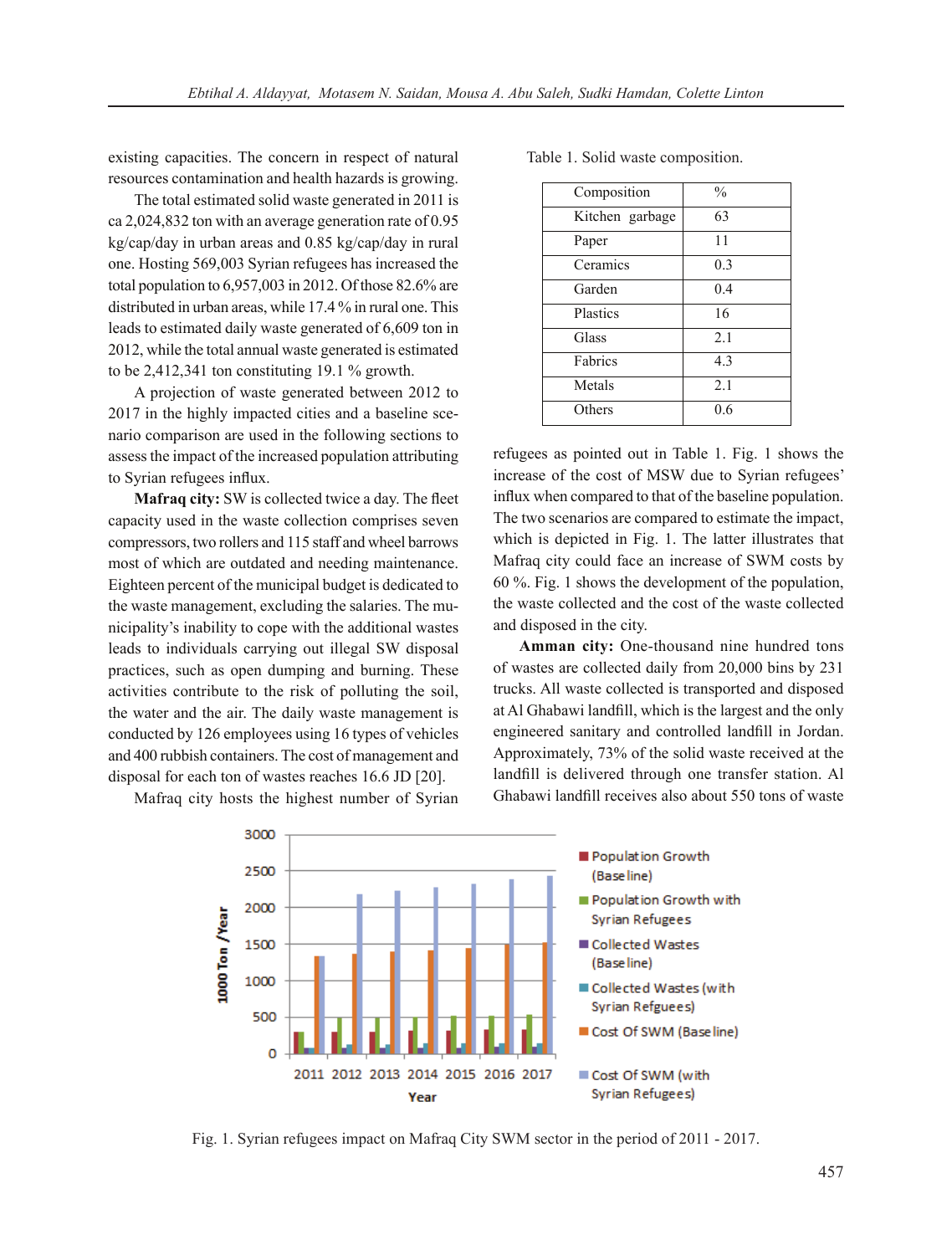

Fig. 2. Syrian refugees impact on Amman City SWM sector in the period of 2011 - 2017.

from other cities [21]. Fig. 2 shows the development of the population, the waste collected and the cost of waste collected and disposed in the city.

**Irbid city:** The waste is collected twice a day by compressors and/or vans with a capacity of 1tons -3 tons each prior to its transfer to compressors of 9 tons - 12 tons ton capacity and transport to one of the three landfills (Al Sari, Toqbol and Alakeeder). The increase of the waste generated does not correspond to that of the labor and the equipment. Additionally, no recycling and separation processes are conducted. Fig. 3 shows the development of the population, the waste collected and the cost of the waste collected and disposed in the city.

**Zarqa city:** The collection activities in Zarqa city require additional staff, vehicles, bins, maintained solid waste containers and improved capability of the SW workers [22]. The working vehicles amount to 31, while the staff - to 557. Fig. 4 shows the development of the population, the waste collected and the cost of waste collected and disposed in the city.

The impact in terms of wastes collected and MSW services cost in the cities that have the highest numbers of Syrian refugees are depicted in Figs. 5 and 6.

Fig. 5 shows the monetary impact on the cities of Mafraq, Amman, Irbid and Zarqa due to hosting Syrian refugees. Fig. 6 shows the estimated additional amounts of collected wastes due to the registered Syrian refugee population.

The deficit of labor, equipment and funds contributes to the inefficient collection and disposal of SW. This research estimates that these four municipalities will require about 176.4 million USD in order to procure the necessary SWM equipment and fiscal funds to avoid an environmental disaster. In the meantime, as the Ministry of Planning and International Cooperation (MOPIC)



Fig. 3. Syrian refugees impact on Irbid City SWM sector in the period of 2011 - 2017.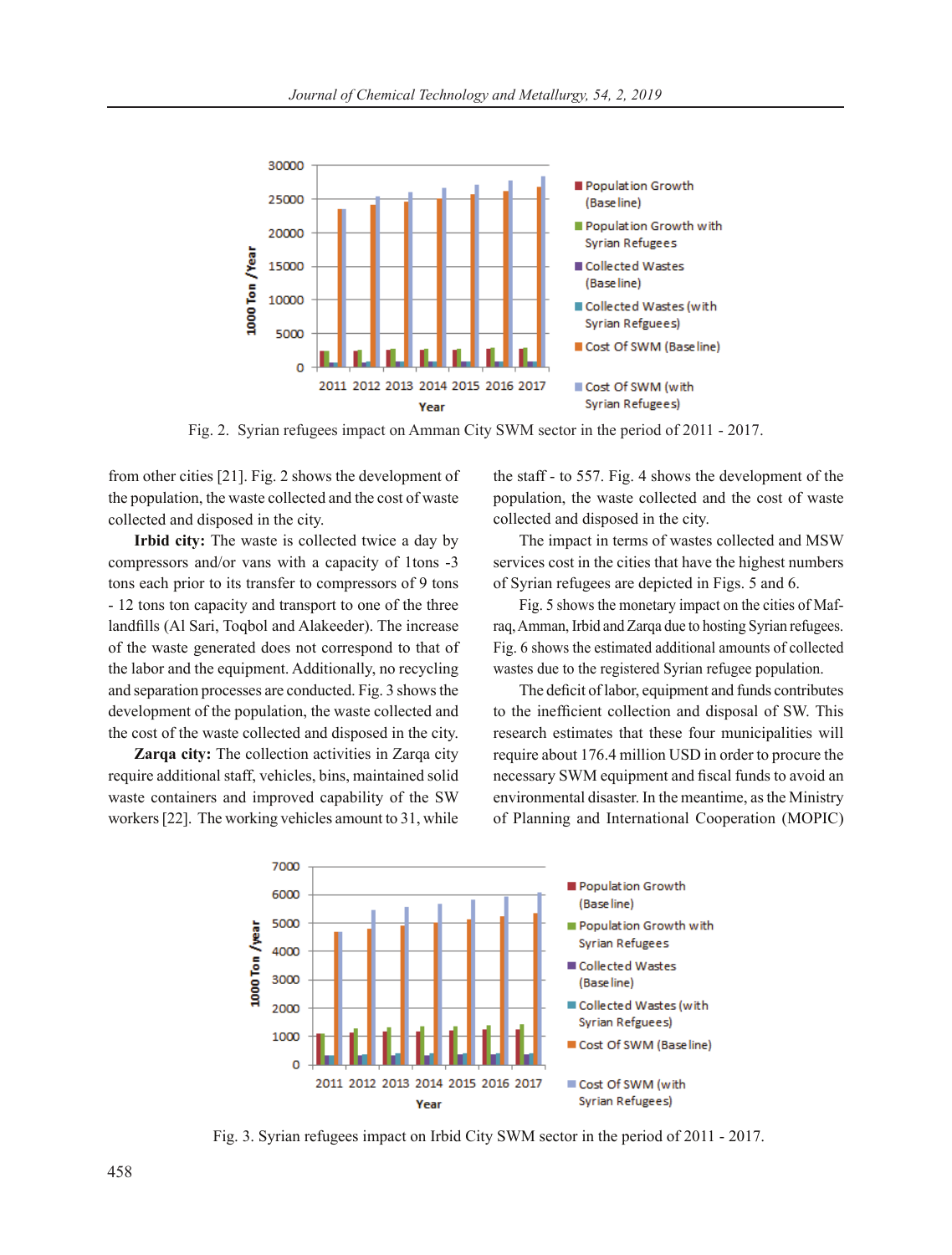

Fig. 4. Syrian refugees impact on Zarqa City SWM sector in the period of 2011 - 2017.





Fig. 5. Estimated costs required to cover MSW expenditur.

reports, the per capita cost of SWM services amounts to 115.8 USD annually. This stresses additionally the municipal funds and impacts the delivery of other necessary services.

### Problem mitigation

To reduce the adverse impacts of SW many measures can be taken:

# **a) Segregation of solid waste (Composition, Recycling, Gas and Heat):**

SW is a material which could be used for industry as a raw material with the application of the right technology. The composition of the wastes received has to be considered in view of output (recyclables, gas, electricity, etc.) choice. Table 1 shows the composition of SW in Jordan. It appears that methane has the highest concentration. About 40 % of it can be utilized for electricity generation [23]. Jordan is not rich in natural energy resources with about 96 % of the country's energy demand being met by imported energy [23]. Thus, obtaining energy from a renewable energy resource could address both environmental and economic aspects [24 - 28]. Table 2 shows the typical landfill gas composition.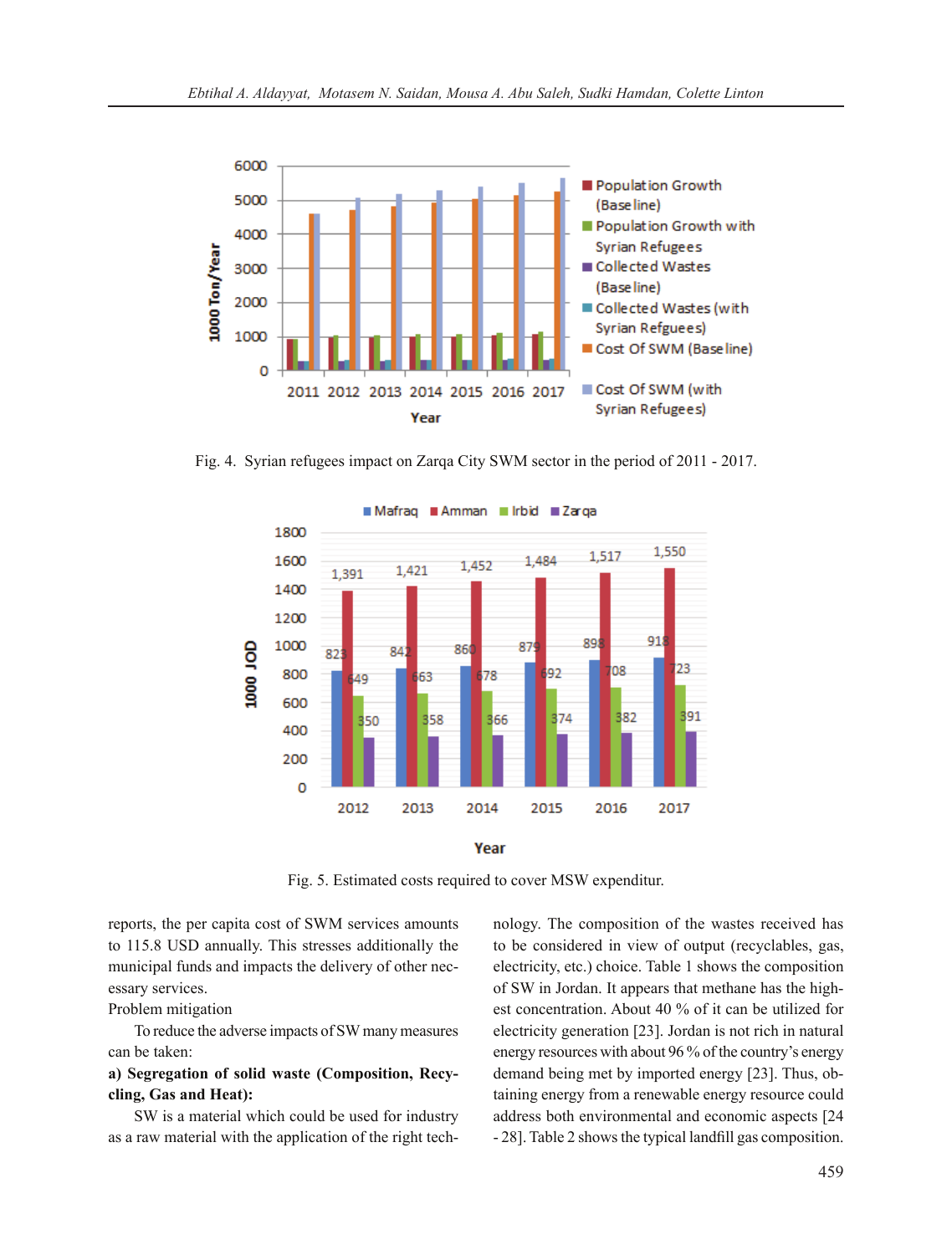| Component | Concentration Range |                |  |
|-----------|---------------------|----------------|--|
|           | Lower               | Upper          |  |
|           |                     |                |  |
| Methane   | 40                  | 70             |  |
| Carbone   | 30                  | 60             |  |
| Carbon    | 0                   | 3              |  |
| Oxygen    | 0                   | 5              |  |
| Nitrogen  | 0                   | 3              |  |
| Hydrogen  | 0                   | 5              |  |
| Hydrogen  | 0                   | $\overline{2}$ |  |
| Trace     |                     |                |  |

Table 2. Typical landfill gas composition.

**b) Private sector cooperation:** The private sector can play a significant role in the recycling operations and the biomass conversions. Most of the landfills in Jordan are rented by the private sector and are dependent on the market price of the raw materials: Al- Ekaider landfill – 60,000 JD /year, Al-Shinyat landfill - 40,000 JD/ year, and Al-Hamra landfill - 20,000 JD/year. The role of the private sector in SWM is limited at present to the collection. The private participation is encouraged to extend to all areas SWM areas from collection to recycling, disposal and treatment aiming the sector performance improvement.

**c) Awareness:** The government has the responsibility

to educate the public about how to handle and manage properly SW. The traditional approach to an increased awareness refers to the publication of newspaper article or broadcasting information on the topic. However, this has rendered little affect as fewer people are watching TV and those reading newspapers are unlikely to change their behavior based on a newspaper article on SWM.

**d) Fees Mechanisms:** SWM has high operational and capital costs. The operational costs consist mainly of employees' salaries and those for fuel for the vehicles. The capital costs are incurred from the transport vehicles and the container prices. SWM fees are incorporated into the household electric bills and are collected as such with an average cost of 1 JD - 2 JD per month, which is not proportional to the true cost of SW collection and dumping. These fees typically cover less than 50 % of the true cost. So, efforts should be made on the regulatory side to increase gradually the service delivery fees. The latter have to be in line with the actual costs of the service provision and to provide a better reflection of the social equity (e.g. differential rates of residential, commercial and industrial users).

The entire MSW management sector and its activities aim at organising the logistic of services, but they do not address the lack of public awareness and residents' sensitivity in respect to a clean and healthy environment and appropriate habits. MSW infrastructure suffers severely from the rapid inhabitants increase. Ramtha and Mafraq are extraordinarily affected and the MSW



Fig. 6. Estimated additional amounts of collected wastes due to hosting of Syrian refugees in the period of 2012 - 2017.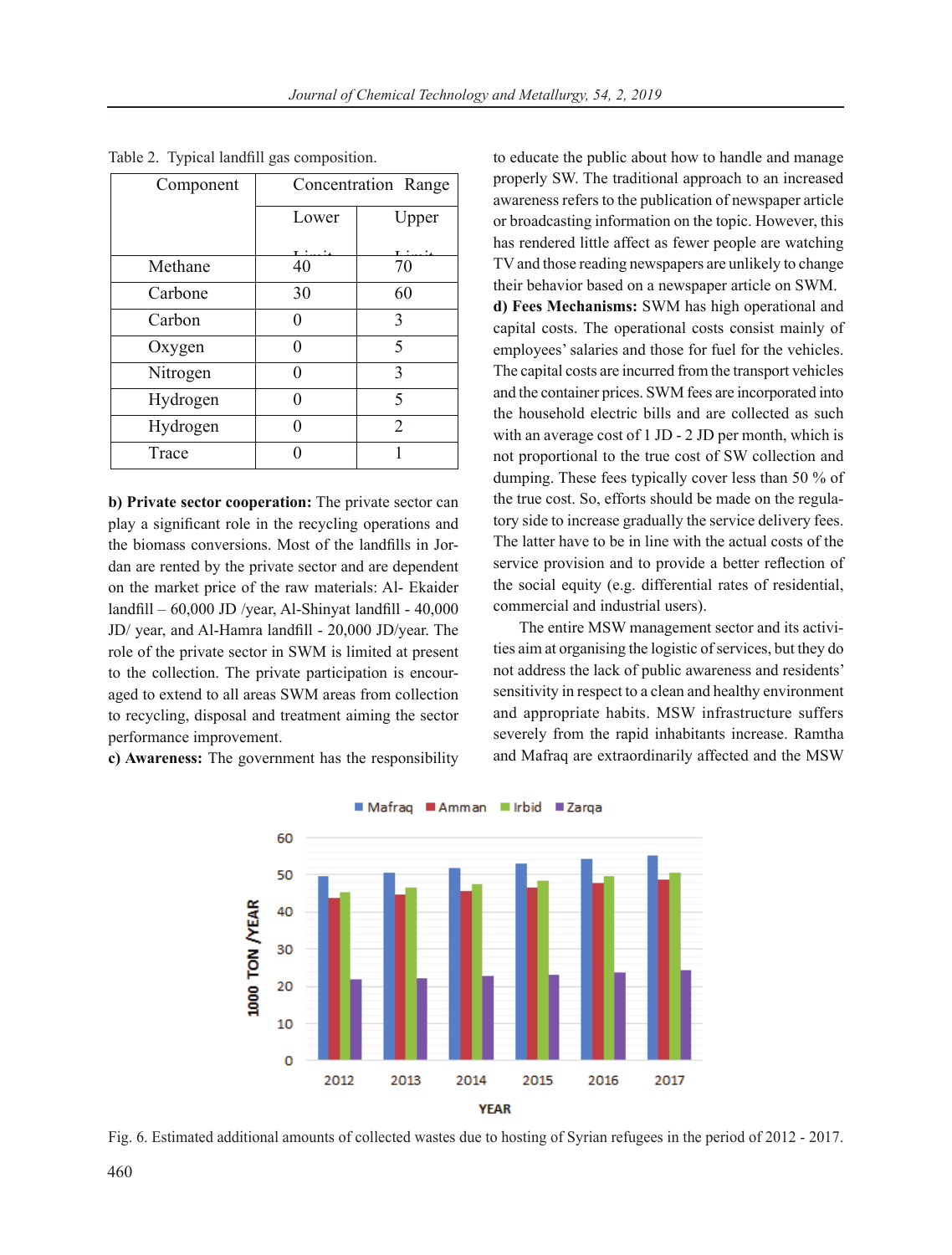collection systems are close to collapse. Severe gaps in the equipment and the facilities and endemic constraints of the managerial capacity are observed.

Despite the legislation enforcing the decentralization the municipalities remain dependent on the central Government for funds and decision making. The overall organizational level with respect to SWM is considered poor due to lack of written standard procedures, of task descriptions and staff performance evaluations, of nonavailability of mapped waste collection routings and container locations, of electronic data processing which provides monitoring and evaluation.

The insufficient maintenance of MSW compactor trucks is largely attributed to the deficit of funds at the municipal level. The collection equipment is also in poor condition. Some of this equipment is improperly used and/or not used at all.

The material recovery of valuable recyclables is carried out on a very small, simple scale, mostly by informal activities at the curb side or by simple manual sorting at the disposal sites. The collection and treatment of the organic fractions is also non-existent. The municipalities strongly need treatment facilities to make the recycling activities reasonable.

The relevant disposal sites are on a simple and modest technical level without barrier systems and common landfill features such as gas extraction and leachate collection systems. The Al-Ekaider lifespan is extended to 2019 even though it has recently received funding for upscaling and expansion operations in the course of two planned phases. There is a framework for continued improvement of the dumpsite extending until the year of 2034. Al-Hussainiyat disposal site in Mafraq is managed properly, but it urgently needs technical rehabilitation.

As the dumpsites decompose and degrade, and the rainfall penetrates the exposed waste and the leachate obtained represents a significant threat to the environment. Therefore, it is necessary to install a barrier system to prevent further negative impacts on the environment.

The most practical solution refers to the incorporation of the following three methods: (i) development of legal and institutional framework to manage properly and operate comprehensive SWM services; (ii) provision of public awareness and communication management programs to introduce the proper ways of dealing with wastes, the advantages of recycling and disposal which will enhance the cost effectiveness of SWM; (iii) organization of technical support and capacity building activities required by Jordan to build technical expertise and resources; (iv) provision of infrastructure and support for the fleet development for proper operation; and (v) design and construction of sanitary landfills and rehabilitation of closed landfills.

### **CONCLUSIONS**

The Jordanian National Agenda of the 10-year action plan for 2005 - 2015 emphasizes the need for an integrated SWM sector. Jordan has no comprehensive system for the collection, recycling, disposal and treatment and/or legal framework for this sector. This research finds that there are numerous challenges brought on by the recent rate of population growth and regional migration that have (and continue) to burden the SWM sector.

The scale of the impact on SWM sector varies between the top Syrian refugee-hosting cities. Mafraq city has experienced the greatest impacts among the four cities analyzed in this paper. SWM of Mafraq city was insufficient even prior to the refugees' arrival. Now the sector is further exhausted and requires immediate actions.

There are different measures that can help to reduce the adverse impacts of the people from Syria. An action plan can be worked out on a consumer, private and governmental level. At the consumer level, the legalization and the awareness activates can play a key role in the refugee camp sites. The private sector can play a principal role in redirecting the current SWM status in Jordan and the economic crisis.

#### **REFERENCES**

- 1. Z. Al-Hamamre, M. Saidan, M. Hararah, K. Rawajfeh, H. Alkhasawneh, M. Al-Shannag, Wastes and biomass materials as sustainable-renewable energy resources for Jordan, Renewable and Sustainable Energy Reviews, 67, 2017, 295-314.
- 2. M.N. Saidan, A. Abu Drais, E. Al-Manaseer, Solid waste composition analysis and recycling evaluation: Zaatari Syrian Refugees Camp, Jordan, Waste Management, 61, 2017, 58-66.
- 3. UNHCR. UNHCR-Fact Sheet Zaatari Refugee Camp, UNHCR, 2015.
- 4. UNHCR. Findings of the Key Informant Assessments of Syrians Living in Host Communities, UNHCR, 2013.
- 5. UNHCR Jordan, Syrian Refugees Registration Records, UNHCR, Jordan, 2014.